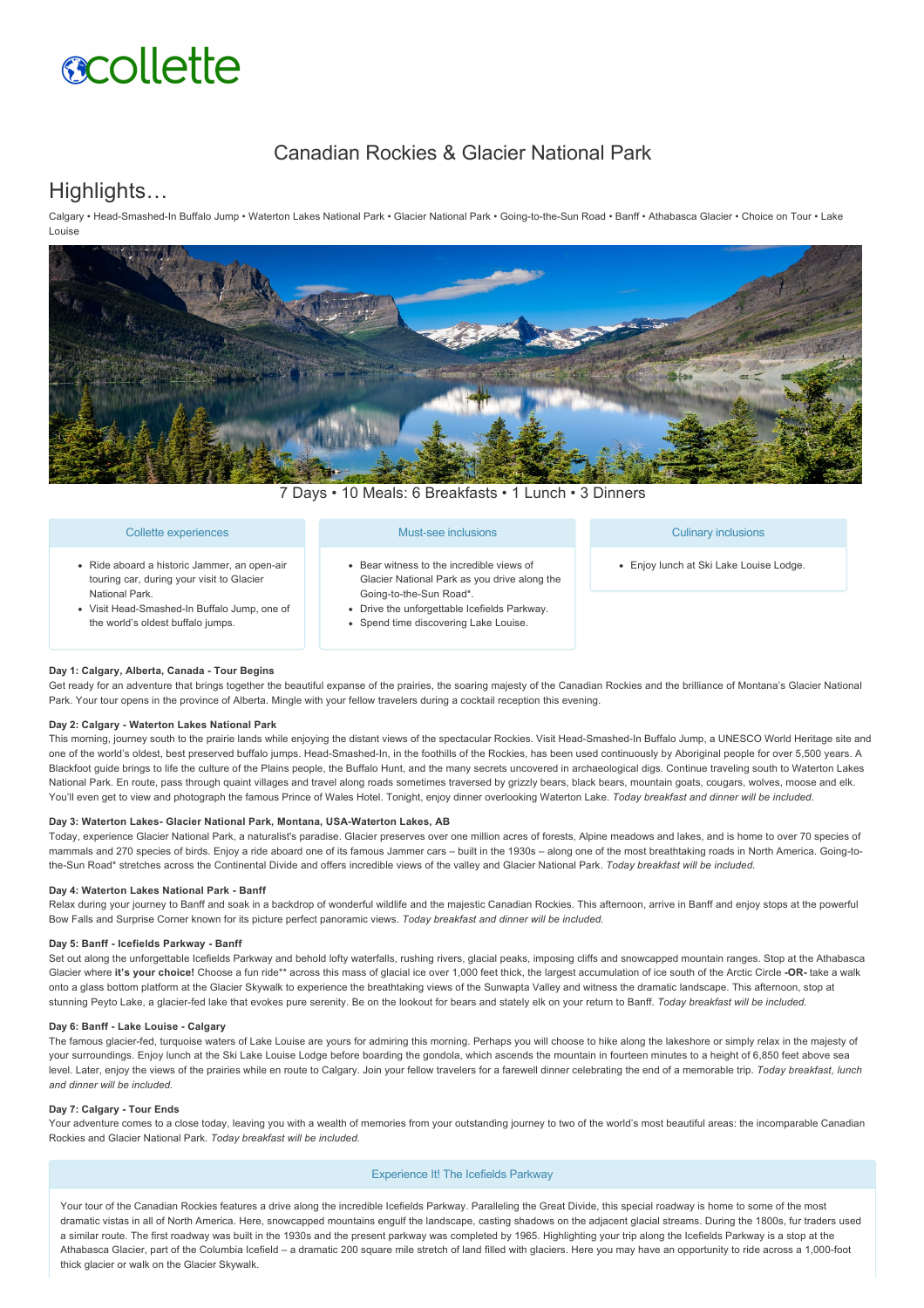#### Your itinerary at a glance

| Please Note: |  |
|--------------|--|
|--------------|--|

| Day 1     | Hyatt Regency, Calgary, AB                                       |
|-----------|------------------------------------------------------------------|
| Days 2, 3 | Bayshore Inn Resort and Spa,<br>Waterton Lakes National Park, AB |
| Days 4, 5 | Banff Inn, Banff, AB                                             |
| Day 6     | Hyatt Regency, Calgary, AB                                       |

On some dates alternate hotels may be used.

*Collette's Flagship:* Collette's tours open the door to a world of amazing destinations. Marvel at must-see sights, sample regional cuisine, stay in centrally located hotels and connect with new and captivating cultures. These itineraries offer an inspiring and easy way to experience the world, where an expert guide takes care of all the details.

Economy air rate and schedule are applicable for groups of 10 or more traveling on the same flights and dates

Order of sightseeing is subject to change.

To complete your tour, we include roundtrip airport-to-hotel transfers when purchasing our airfare with your tour. If you have arranged for your own air, we are pleased to provide you the option of *purchasing* these transfers. Please note that all transfers will leave at pre-scheduled times.

Maximum elevation: 7,500 feet/2,286 meters.

\*Some attractions, including Going-to-the-Sun Road, may not be available during the "off-season" months due to weather and typically opens the first week of July. Please note this is an all day excursion and lunch is not included, but there will be time for a break and lunch may be purchased during one of the stops.

<sup>\*</sup>Glacier Experience is weather permitting throughout the travel season.

Single accommodations are limited and are available on a first come, first served basis.

Please be advised many airlines do not provide advance seat assignments until check-in at the airport. Advance seating will be subject to the airline's terms and conditions.

Please be advised baggage fees may apply on most trans-border flights. These fees are levied by each specific airline and may be subject to change.

IDENTIFICATION

Passports are required for this tour at your expense. Certain countries require a minimum of 6 months passport validity from date of return home. You are strongly urged to contact the appropriate consulate for details. Visit [www.travel.state.gov](https://itinerary.collette.com/Documents/Flyer/13862/USD/www.travel.state.gov) for the U.S. State Department for the latest details about passports and visa requirements.

IMPORTANT: We recommend that our clients traveling abroad take a photocopy of their passport and applicable visas. It should be packed separately from your actual passport and visa. We also recommend leaving a copy at home with your emergency contact.

The overall activity level of this tour is a level 2. This means you like a balanced approach to travel. You feel confident walking at least 30-45 minutes at a time over a variety of terrains – from cobblestone streets to easy pathways; a couple of hills or a few flights of stairs. You're comfortable walking a few city blocks at a time, but need some time to unwind and relax.

# Important reservation information:

#### IDENTIFICATION

Passports are required for this tour at your expense. Certain countries require a minimum of 6 months passport validity from date of return home. You are strongly urged to contact the appropriate consulate for details. Visit [www.travel.state.gov](https://itinerary.collette.com/Documents/Flyer/13862/USD/www.travel.state.gov) for the U.S. State Department for the latest details about passports and visa requirements.

IMPORTANT: We recommend that our clients traveling abroad take a photocopy of their passport and applicable visas. It should be packed separately from your actual passport and visa. We also recommend leaving a copy at home with your emergency contact.

**\*Airfare:** For your convenience, we offer airfare for purchase with all vacation packages. If you purchase an air inclusive program, your airfare will be quoted inclusive of all fuel, taxes and fees. Your rates are subject to change until paid in full. Preassigned seats are limited and may not be available on every flight or departure date

**Checked Baggage Charges:** Some airlines may impose additional charges if you choose to check any baggage. Please contact your airline or refer to its website for detailed information regarding your airline's checked baggage policies.

**Cancellation Charges for this tour:** After your seat reduction date has passed, a nonrefundable deposit will be retained. For Cancellation between 6016 days prior to departure: cancellation fee of 30% of total price. For cancellation between 15-1 days prior to departure: cancellation fee of 50% of total price. For cancellation on the day of departure and after: 100% of total price. For Ocean Cruises: For cancellation between 9061 days prior to departure: cancellation fee of 35% of total price. For cancellation between 6031 days prior to departure: 60% of total price. 30 or fewer days prior to departure: 100% of total price. For River Cruises: including Europe, Russia, Egypt and China, 90-61 days prior to departure: cancellation fee of 50% of total price. For cancellation between 6031 days prior to departure: cancellation fee of 85% of total price. For cancellation 30 or fewer days prior to departure: cancellation fee of 100% of total price. For Galapagos and Antarctica: A cancellation fee of 60% will apply for cancellation between 120-90 days prior to departure; A cancellation charge of 100% will apply for cancellation less than 90 days prior to departure. Cancellation protection is highly recommended and must be purchased at time of deposit. Air rates are subject to change until tour is paid in full. If Travel Protection Plan has not been purchased and a reservation is cancelled for any reason prior to departure - Air is 100% non-refundable once paid in full. Cancellation charges also apply to reservations made for "pre" and "post" night accommodations. Payment of a Per Person Travel Protection Plan Fee guarantees a full refund of all payments (including deposit), except the Travel Protection Plan Fee itself, made to Collette for travel arrangements in case of cancellation of your travel plans for any reason prior to the day of departure. The Travel Protection Plan Fee with Air only covers airline tickets you have purchased from Collette. Exception: If you originally purchased nonrefundable airline tickets. Part B of the Travel Protection Plan may provide a refund for the airline tickets, taxes, or fees in the event of a cancellation for a covered reason (see Part B for more details). The Travel Protection Plan Fee does not cover any single supplement charges which arise from an individual's traveling companion electing to cancel for any reason prior to departure. However, the Part B travel insurance includes a single supplement benefit of \$1,000 for certain covered reasons as detailed in Part B. In this case, the single supplement will be deducted from the refund of the person who cancels. Division of this charge between the two passengers involved is solely their responsibility. If insufficient funds are deducted from the canceling client, the traveling client will be charged the remaining portion of the single supplement. Cancellation waiver protects you from penalties in the event you have a need to cancel your entire inclusive tour package up to the day prior to departure. Cancellation waiver does not indemnify you from penalties if you chose to cancel partial tour components or air. If you chose to partially cancel your vacation, you will be responsible for a revision fee as well as any penalties that are incurred at the time of the cancellation. Upon cancellation of transportation or travel services where you, the customer, are not at fault and have not canceled in violation of the terms and conditions above, you will be refunded 100%. Please see your sales agent for more information, or review our brochure for details

Responsibilities: Collette monitors security situations around the world as well as government travel advisories. Conditions may require Collette to change or even cancel trips. You accept the risks involved in travel, both foreign and domestic, and accept responsibility for your own travel decisions. Guests may be required to review and sign a participation agreement prior to engaging in certain activities on the trip.

Neither Collette Travel Service, Inc., its affiliated entities and its and their employees, shareholders, officers, directors, successors, agents, and assigns (collectively "Collette"), own or operate any person or entity which is to or does provide goods or services for these trips. You agree to be bound by the conditions of carriage for all transportation providers. Collette does not maintain control or operate the personnel, equipment, or operations of these suppliers it uses and as such Collette assumes no responsibility for and cannot be held liable for any personal injury, death, property damage or other loss, accident, delay, inconvenience, or irregularity which may be occasioned by reason of (1) any wrongful, negligent, willful or unauthorized acts or omissions on the part of any of the suppliers or other employees or agents, (2) any defect in or failure of any vehicle, equipment, or instrument owned, operated or otherwise used by any of these suppliers, or (3) any wrongful, willful or negligent act or omission on the part of any other party. Client shall indemnify and hold harmless Collette Travel Service, Inc., its affiliated entities and its and their employees, agents, shareholders, officers, successors and assigns (collectively "Collette"), from all suits, actions, losses, damages, claims or liability for any personal injury, death, property damage or other loss, accident, delay, inconvenience or irregularity which is occasioned by any negligent acts or omissions of Collette arising out of any goods or services provided for this or these trips. Additionally, responsibility is not accepted for losses or expenses due to sickness, lack of appropriate medical facilities or practitioners, weather, strikes, theft or other criminal acts, war, terrorism, computer problems, or other such causes. Other risks may arise such as, but not limited to, hazards of traveling in foreign countries including undeveloped areas, the hazards of travel by aircraft, bus, van, train, automobile or other motorized vehicle, differing safety standards, sickness, criminal acts committed by others, allergic reactions, and/or animal encounters. You are voluntarily participating in the tour